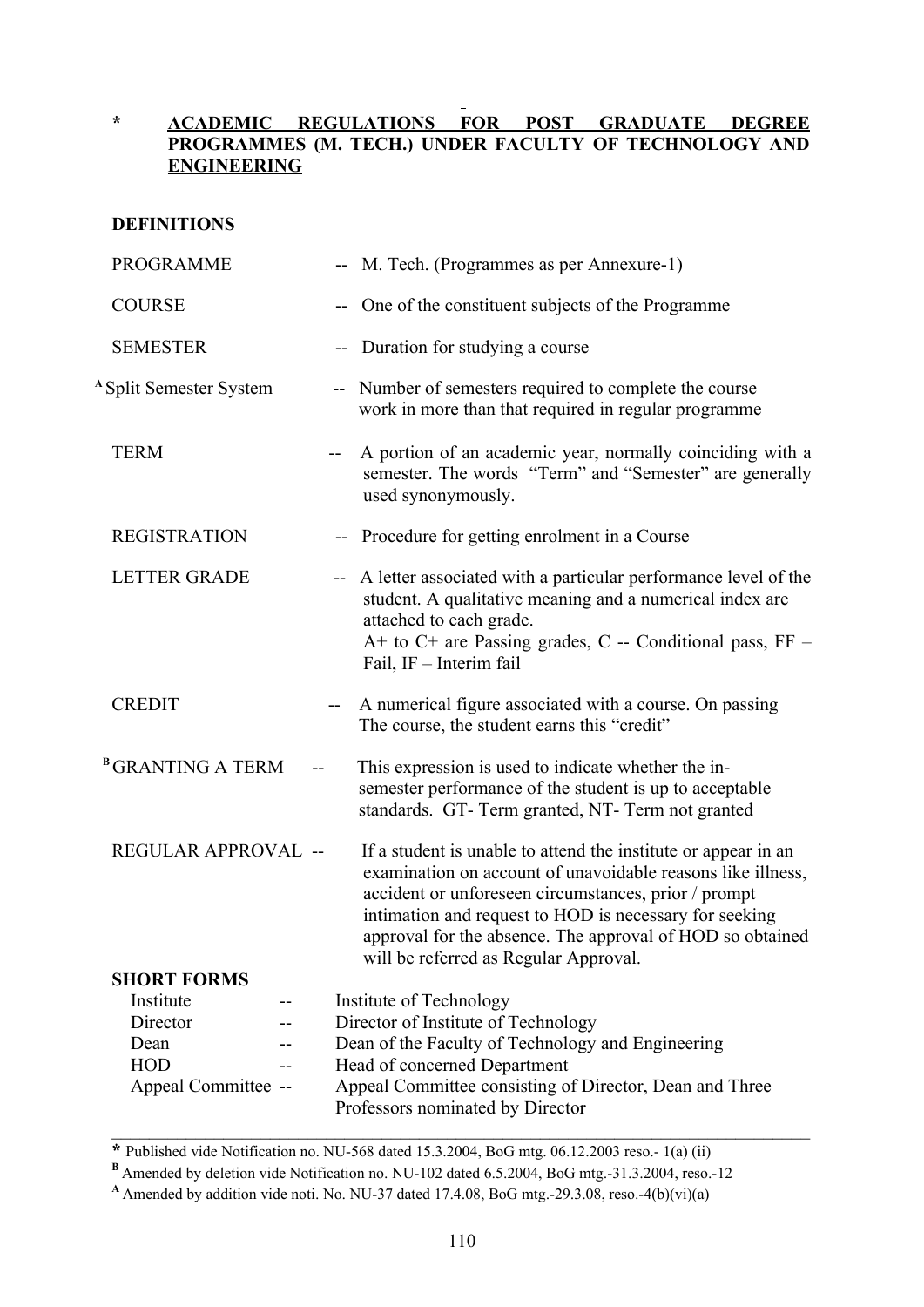| <b>IR</b>                        | <b>Initial Registration</b>                                    |
|----------------------------------|----------------------------------------------------------------|
| <b>RPR</b>                       | <b>Repeat Registration</b>                                     |
| ${}^{\rm c}$ RL                  | <b>Repeat Registration for LPW</b>                             |
| ${}^{\rm c}$ <sub>RS</sub>       | Repeat Registration for Studying all components of a course    |
| PNT                              | <b>Term Not Granted</b>                                        |
| $\rm ^{c}$ N.T.P & N.T.C Deleted |                                                                |
| <b>RER</b>                       | Re - examination Registration                                  |
| ${}^{\rm c}$ REC                 | $Re$ – examination registration for $CE$ component of a course |
| $c$ <sub>RES</sub>               | Re – examination registration for SEE component of a course    |
| ${}^{\rm c}$ CE                  | <b>Continuous Evaluation</b>                                   |
| <b>LPW</b>                       | Laboratory/Project work                                        |
| <b>SEE</b>                       | Semester end examination                                       |
| <b>SPE</b>                       | Supplementary examination                                      |
| R.                               | $R.$ Eng. $(PG)$                                               |
| $\rm ^{c}M.S.E$ & B.S. E Deleted |                                                                |

## **<sup>E</sup>R.ENG. (PG) 1. PROGRAMMES - Annexure 1#**

The Post Graduate Degree Programmes in Technology and Engineering, leading to the degree of Master of Technology, are offered by Institute of Technology. All Programmes are full time, of two years duration, <sup>E</sup> except Split Semester Programmes, where the duration will be of three years and are approved by Nirma University. The Programmes offered are listed in *Annexure-1*.

## **<sup>F</sup>R.ENG. (PG) 2. ELIGIBILITY FOR ADMISSION**

A student seeking admission to any Programme must fulfill the following criteria:

He should have passed the qualifying examination of Bachelor of Engineering/Bachelor of Technology from a recognized university with minimum **<sup>F</sup>***%* **of marks as prescribed by the AICTE from time to time** or equivalent cumulative grade point index.

He should have passed any other qualifying degree/diploma examination considered as equivalent by Nirma University with minimum**<sup>F</sup>% of marks as prescribed by the AICTE from time to time** or equivalent CPI.

## **R.ENG. (PG) 3. CATEGORIES OF COURSES**

The following categories of courses are offered in the programmes.

# **3.1** CREDIT COURSES

These are compulsory courses. They are included in the schedules of various semesters. Credits earned for these courses will be considered for evaluating the academic performance levels of the student.

**D**Amended by addition vide Notification no. NU-102 dated 6.5.2004, BoG mtg 31.03.2004, reso. – 12

 $E$  Amended by addition vide noti. No. NU-37 dated 17.4.08, BoG mtg.-29.3.08, reso.-4(b)(vi)(a)

**<sup>F</sup>** Amended by substitution vide noti. No. NU-15 dated 22.04.11, BoG mtg.-31.3.11, reso.- 5 (B)

 $\rm{c}$  Amended by substitution & deletion vide Noti no. NU-28 dated 20.4.2012, BoG mtg.-30.3.2012,reso.-5(G)

**<sup>#</sup>** Amendment in the list of programmes are shown in Annexure - 1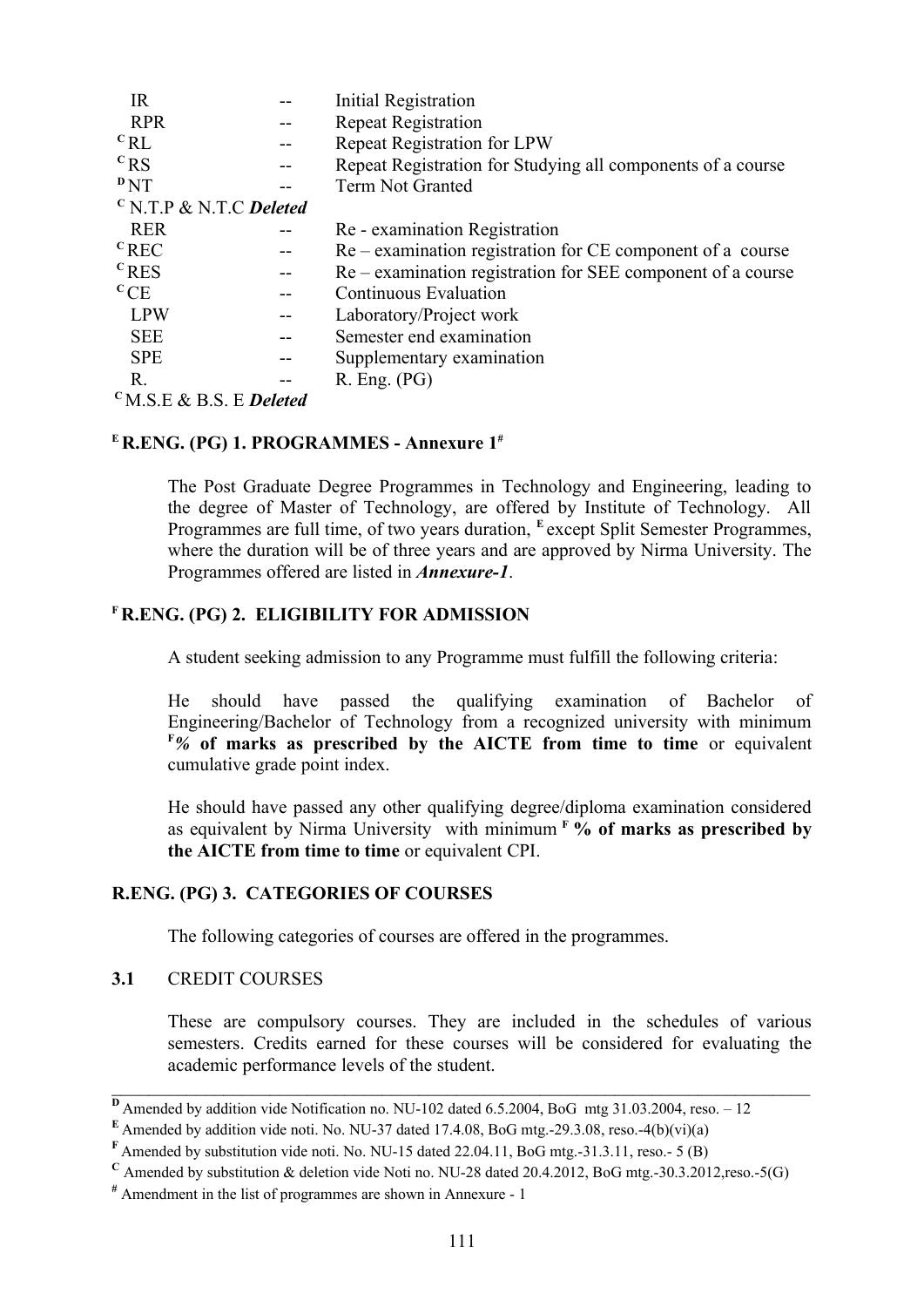## **3.2** SUPPLEMENTARY COURSES

These courses will be offered as and when necessary. They are compulsory courses. They are not included in the schedules of the semesters but are shown as additional courses, wherever applicable.

No credits are assigned to these courses. However performance in these courses will be considered while deciding continuation of the student in the Programme or his registration in higher semester.

**NOTE:** Hereafter, the Credit Courses will be referred to simply as "courses". Supplementary courses will be specifically mentioned as such.

## **R.ENG. (PG) 4. COMPONENTS OF A COURSE**

The academic schedule of the courses may consist of one or more of the following components with their respective scope as described.

- LECTURES (LECT) Teaching learning processes conducted in real and virtual class rooms with various multi media aids.
- **TERM ASSIGNMENTS (TA) Supplementary to classroom teaching. It consists of** one or more of the following teaching strategies. Each strategy will form a UNIT.

Tutorial exercises/quizzes/tests/objective questions/term paper

 LABORATORY WORK / PROJECT WORK (LPW) -This component consists of one or more of the following practical exercises / projects. Each set of practical exercises / project will form a UNIT.

Laboratory experiments and their reports, fabrication / workshop jobs, study of machine/equipment, tests on materials/components/prototypes etc.

Seminar, software development, industrial / professional training, analysis, design, research problems, Thesis work etc.

## **<sup>C</sup>R.ENG. (PG) 5. EXAMINATIONS**

For assessment of the course, Examination/s are prescribed for each component. These examinations are as follows.

**LECTURES** <sup>--</sup> <sup>C</sup>Semester End Examination (SEE) <sup>C</sup>Continuous Evaluation -- CE examination CE may include written examination/ s and Term Assignments (TA) Examination LABORATORY/PROJECT WORK -- LPW examination

 $\overline{C}$  Amended by substitution vide Notification no. NU-28 dated 20.4.2012, BoG mtg.-30.3.2012,reso.-5(G)

# **R.ENG. (PG) 6. COURSE COORDINATOR, ADVISOR**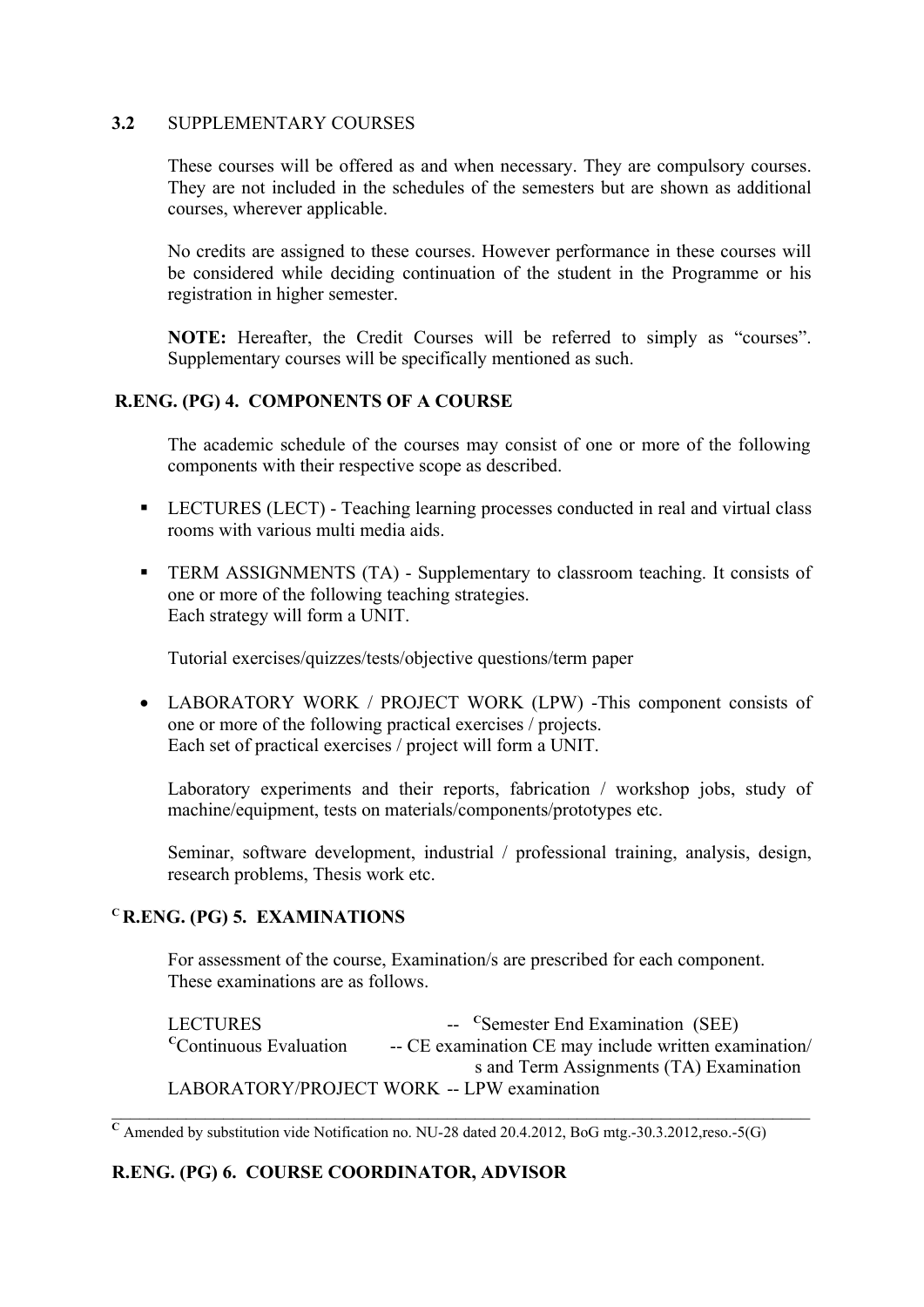The Dean will appoint faculty members for the following designations. The main functions of each designation are also mentioned.

COURSE COORDINATOR (to be appointed for each course) **–** to coordinate all matters related to the conduct and assessment of a course.

FACULTY ADVISOR (to be appointed for each semester) – to look after all matters, at the department level, regarding Registrations and Re-registrations of courses and also to provide guidance and counseling to students regarding these issues.

## **R.ENG. (PG) 7. TEACHING SCHEME - Annexure-2**

The teaching scheme for the course as a whole will be referred simply as Teaching Examination Scheme.

The Teaching Scheme of the Units of TA and LPW will be referred to as Supplementary Teaching Scheme.

The courses offered in each programme (Semester-wise) and their Teaching Schemes are given in the Semester schedules (Annex. 2). The schemes show various courses, distribution of teaching hours, course component(s), examinations, component weights and credits allotted to each course.

In certain Programmes, the Teaching Scheme will include, if necessary, summer vacation training in industry/ professional/ research organizations.

The Supplementary Teaching Schemes of various Units of TA and LPW together with their *inter se* weights (within the overall weights of TA and LPW), shall be formulated by the course coordinator in consultation with HoD. These schemes will be approved by the Dean, Faculty of Technology & Engineering before being notified to the students in the beginning of each semester.

**<sup>G</sup>**Wherever there is a course work and the dissertation within the same semester, the Dean may make an arrangement to have condensed teaching within the semester for the course work and thereafter the dissertation separately.

### **R.ENG. (PG) 8. SEMESTER AND TERM**

 Normally courses will be offered semester-wise as given in the teaching scheme. However the institute may offer certain course/s of a semester in both terms of an academic year in order to help students to pursue their study more expeditiously.

## **H&C R.ENG. (PG) 9. REGISTRATION IN COURSES**

- 9.1 There will be **<sup>C</sup>** five categories of Registrations. All **<sup>C</sup>** five categories will be collectively referred to simply as Registration. Individual categories will be referred to by their symbols.
- 9.2 All Registrations, wherever applicable, will be subject to availability of courses.

 $\overline{G}$  Amended by addition vide Notification no. NU-750 dated 17.11.2005, BoG mtg 26.10.2005, reso. – 5(a)

**<sup>H</sup>**Amended by substitution vide Notification no. NU-102 dated 6.5.2004, BoG mtg 31.03.2004, reso. – 12

 $\rm{c}$  Amended by substitution vide Notification no. NU-28 dated 20.4.2012, BoG mtg.-30.3.2012,reso.-5(G)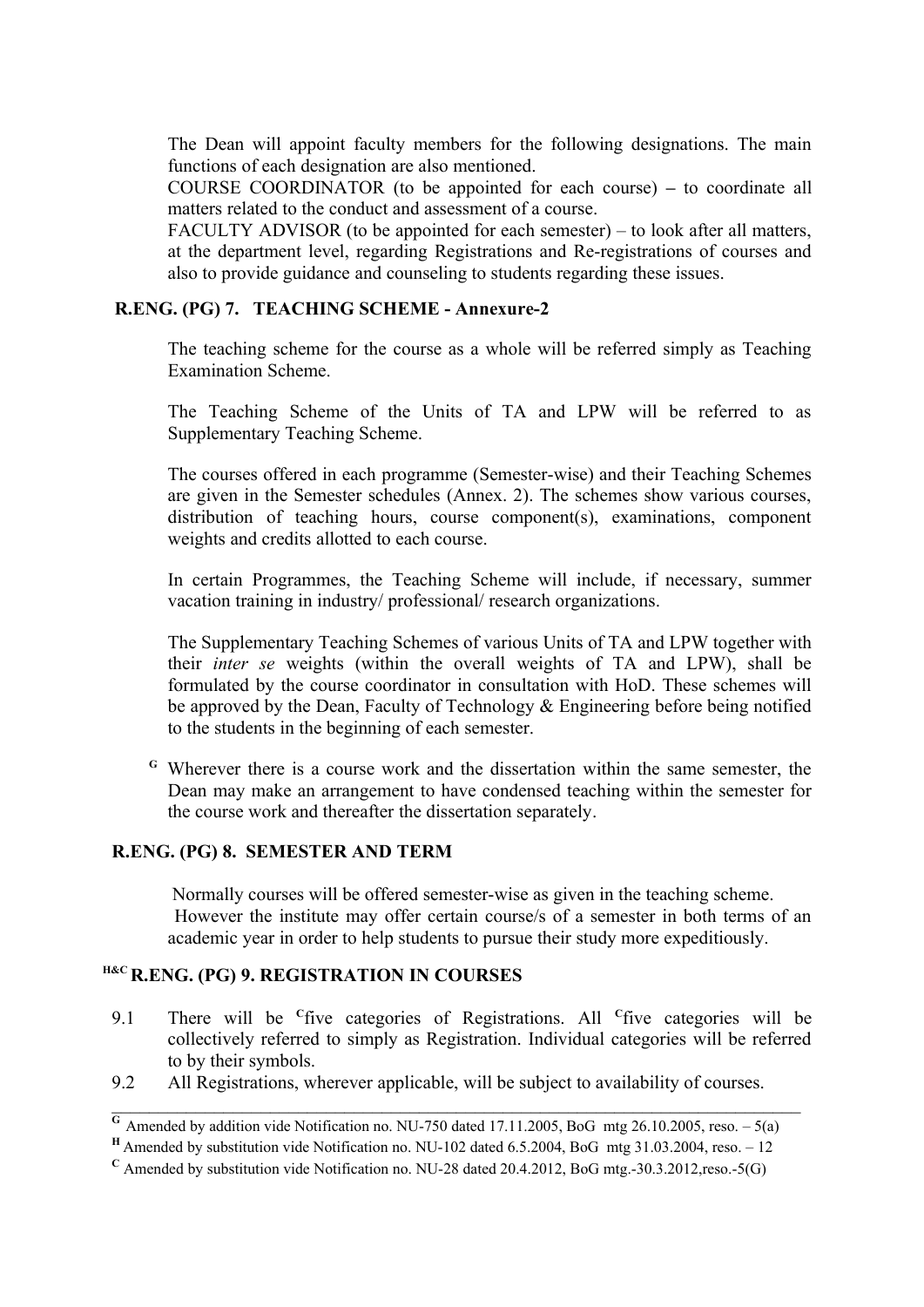- 9.3 Registration will be done course-wise.
- 9.4 CATEGORIES OF REGISTRATION
- 9.4.1 The <sup>c</sup> five categories of Registration are:
	- IR Initial Registration

RPR – Repeat registration with two sub categories **<sup>C</sup>**RL (Repeat registration for studying LPW component of a course) and **<sup>C</sup>**RS (Repeat registration for studying all components of a course)

RER – Re-examination registration with two sub categories  $\text{c}$  REC (Re examination registration with two sub categories REC (Re examination registration of CE component of a course) and RES (Re examination registration of SEE component of a course.)

9.4.2 Initial Registration (IR) **-** In order to study a course for the first time, the student will register under the IR category. This will imply regular attendance for study of all components of that course and appearing at all examinations thereof.

 IR registrations for courses of a semester are to be done for ALL courses of that Semester as shown in the Teaching Scheme; IR registration will not be permitted for lesser number of courses. The student who so registers (IR) for all courses of a semester will be considered as having been registered in that semester.

9.4.3 Repeat Registration  $(^{C}RS)$ 

The student whose Term is not granted for any registered course (R.12) will have to repeat the study of that course. He will have to seek fresh registration for this purpose. The category of such registration will be as follows:

| Term not granted                    | Registration |
|-------------------------------------|--------------|
| <u>Category</u>                     | Category     |
| $\mathrm{C}_{\mathbf{N}\mathbf{T}}$ | $c_{\rm RS}$ |

**RS -** This category will imply regular attendance to study all components (i.e. LECT, CE, LPW as applicable) and appearing at all examinations thereof.

- 9.4.4 RE-Registration (RER)This registration is necessary for appearing again in a particular examination of a course. It will not involve regular attendance for studying that course.
- 9.4.5 RPR Registration This term will be used where necessary to include registrations of both categories **<sup>C</sup>**RL and **<sup>C</sup>**RS.

# 9.5 **APPROVAL OF REGISTRATION**

Every student must apply in the prescribed form for registrations, as applicable. The decision on the student's request will be based on the availability of courses and applicable Regulations. The Director will issue appropriate orders for processing the application, including scrutiny, verification and final orders.

# 9.6 **SIMULTANEOUS REGISTRATION IN DIFFERENT CATEGORIES**

- 9.6.1 Semesters will be registered in chronological order.
- 9.6.2 A student will not be permitted to register (IR) in the next higher semester if the total number of <sup>C</sup>courses with RER and/or RPR as applicable in his case exceeds Three.

 $\rm{c}$  Amended by addition vide Notification no. NU-28 dated 20.4.2012, BoG mtg.-30.3.2012,reso.-5(G)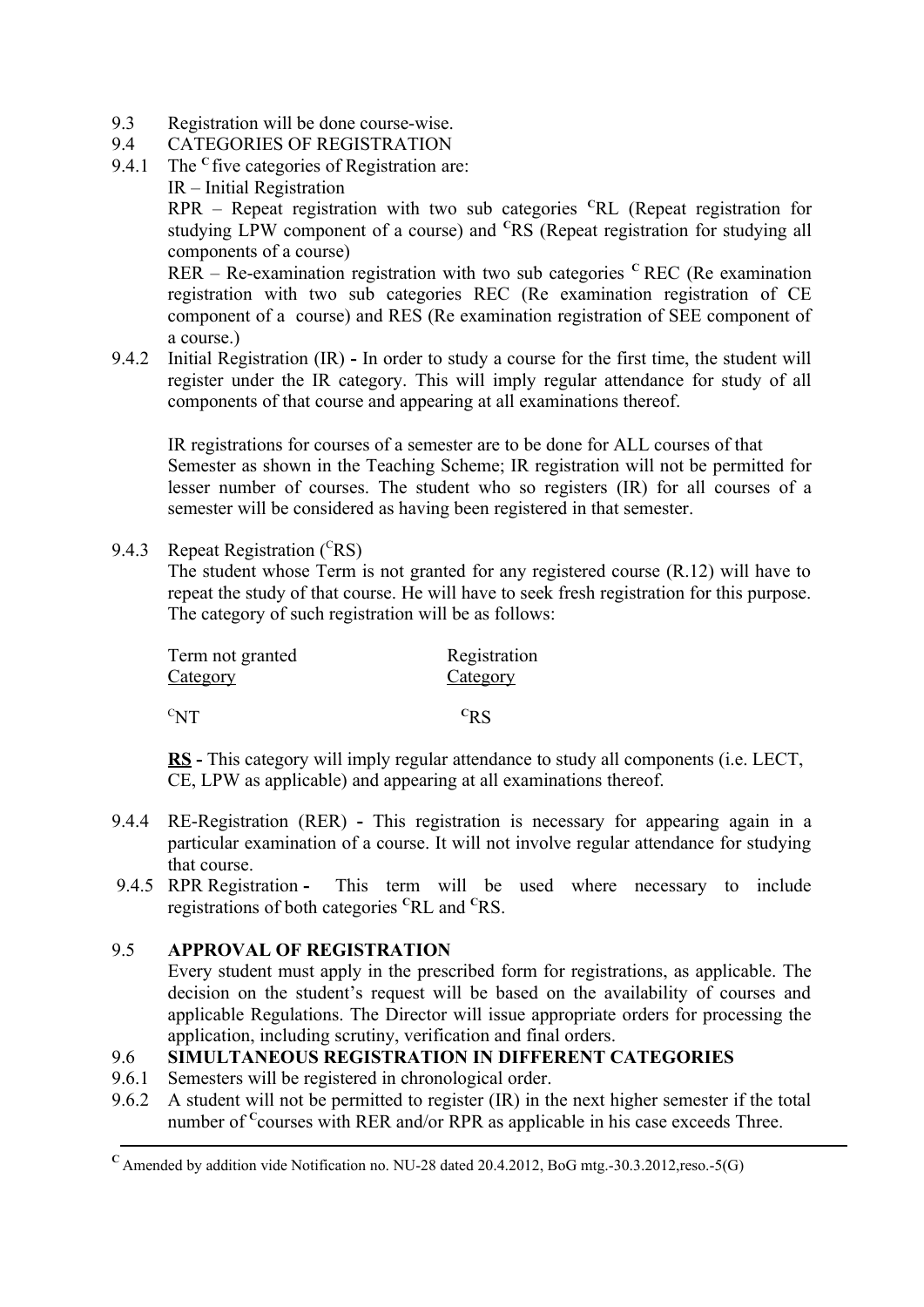- 9.6.3 The student who becomes eligible for IR registration in a higher semester must first register for all RER and RPR registrations as applicable in his case.
- 9.6.4 The student who is not eligible to register in a higher semester in any term must register in that term, for all RER and RPR registrations applicable in his case.

## **R.ENG. (PG) 10. GRADES**

### PERFORMANCE LEVELS

The Performance level of the student in any examination will be adjudged in terms of the letter grades given in Table 1:

| Table 1                     |                         |             |
|-----------------------------|-------------------------|-------------|
| Grade                       | Qualitative             | Equivalent  |
|                             | Meaning                 | Grade Point |
|                             |                         | $\sigma$    |
|                             |                         |             |
| $A+$                        | Excellent               | 10          |
| A                           | Creditable              | 9           |
| $B+$                        | Very Good               | 8           |
| B                           | Good                    |             |
| $C+$                        | Satisfactory            | 6           |
| $\mathcal{C}_{\mathcal{C}}$ | <b>Conditional Pass</b> | 5           |
| FF                          | Fail                    |             |
| IF                          | Interim Fail            |             |
| deleted]                    |                         |             |

## **R.ENG. (PG) 11. SCOPE OF EXAMINATIONS AND ASSESSMENT**

In order to pass a course, the students will have to pass all examinations of that course. The scope of the examinations and the method of assessment will be as follows.

**11.1** In all mark based assessment, the overall percentage marks, if fractional, will be rounded off to the next higher integer value.

#### **<sup>H</sup>11.2** <sup>C</sup>CE AND L.P.W EXAMINATION (IR and RPR registration)

All exercises in <sup>C</sup>CE will be continuously assessed during the semester and given marks. Oral examination will be included in the assessment at all possible stages. The total marks of all Units of **<sup>C</sup>**CE will be aggregated based on their *inter se* weights to give the overall percentage of marks in the **<sup>C</sup>**CE examination.

**<sup>C</sup>**If the student fails in CE examination, the student will not be permitted to appear in SEE of that course and the student will have to seek fresh registration. as REC in subsequent semester, if the student is otherwise eligible.

**<sup>C</sup>**All assignments in Laboratory work and Project Work will be continuously / periodically assessed (as applicable) during the semester. In addition there will be an overall assessment at the end of the semester. Oral examination will be included in the assessment at all possible stages. Each assessment will be given marks. The total marks of all Units of LPW will be aggregated based on their *inter se* weights to give the overall percentage of marks in the LPW examination. The course coordinator will notify the procedure for assessment, review, viva voce etc to the students in advance

**<sup>H</sup>** Amended by deletion & substitution vide Notification no.NU-102 dated 6.5.2004, BoG mtg 31.03.2004, reso.- 12

 $\rm{C}$  Amended by addition vide Notification no. NU-28 dated 20.4.2012, BoG mtg.-30.3.2012,reso.-5(G)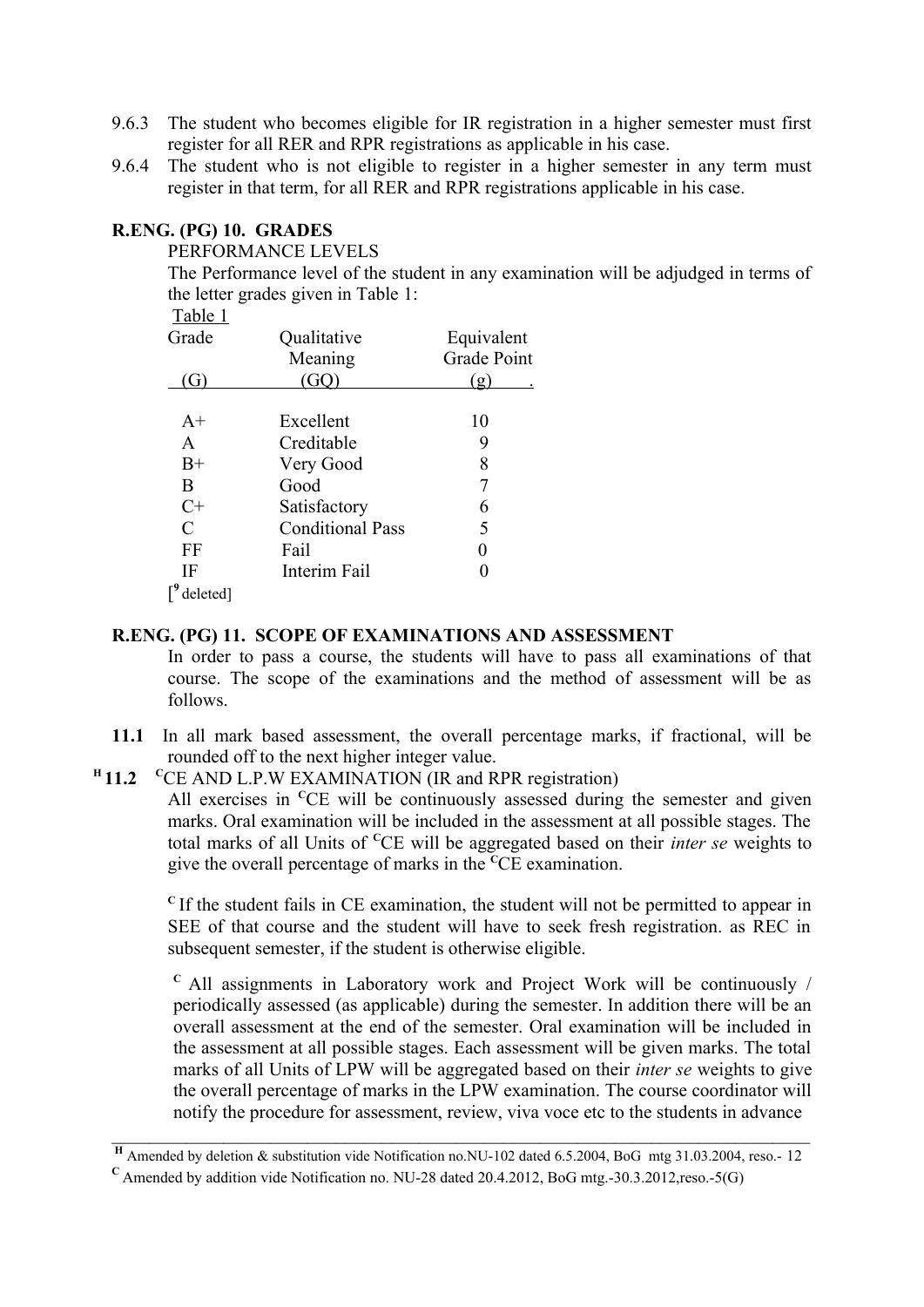If the student fails in LPW examination, the student will not be permitted to appear in SEE of that course and the student will have to seek fresh registration. as RL in subsequent semester, if the student fulfills the condition of granting the term (R-12)"

**11.3 <sup>C</sup>**M.S.E/B.S.E Deleted

## **<sup>H</sup> 11.4** SEMESTER END EXAMINATION (SEE)

### (IR and RPR)

The expression "Semester End Examination" refers to the written examination of a course taken at the end of a semester. This will cover the full syllabus.

SEEs of all courses of the programme as per the Teaching Scheme, will be held at the end of both terms.

- <sup>I</sup>Notwithstanding anything contained above, wherever there is a provision of having condensed teaching within the semester, the examination of such courses may be conducted within the semester. However, in such case, a common grade sheet will be issued alongwith the result of LPW (dissertation).
- **11.5** If the course coordinator desires that there should be an open book examination in a course in any SEE, he may make a suitable recommendation to the HOD. Final approval of the Dean will be necessary before the scheme is implemented. This method of examination must be announced to the students at the beginning of the semester. The same must be informed to the examiners also. The Dean should report all such decisions to the Faculty of Technology and Engineering.
- **11.6** Absence in any examination with or without Regular Approval will be assigned Zero mark.

# **<sup>H</sup>R.ENG. (PG) 12. GRANTING OF TERM**

- 12.1 The Term will be granted course-wise
- **C** 12.2 The granting of Term for all the students (IR, RPR) will depend on the compliance of maintaining minimum 85 % attendance in all components of the course (as applicable) Regular approval for remaining absent up to 15 % is necessary.

Note: In the case of long duration training or project work, where final examination is not possible before the Term ends, a certificate by the course coordinator that the student's progress is satisfactory will be acceptable.

- 12.3 The student who has been given category NT may appeal to the Appeal Committee giving full reasons for his default. The decision of the Committee in all such cases will be final.
- 12.4 The student who is given NT category will not be permitted to appear in SEE of the concerned course. He will also be given grade FF in that course.

**<sup>H</sup>** Amended by substitution vide Notification no.NU-102 dated 6.5.2004, BoG mtg 31.03.2004, reso.- 12

**<sup>I</sup>**Amended by addition vide Notification no. NU-750 dated 17.11.2005, BoG mtg.-26.10.2005, reso.-5(a)

 $\overline{C}$  Amended by substitution & deletion vide Noti no. NU-28 dated 20.4.2012, BoG mtg.-30.3.2012,reso.-5(G)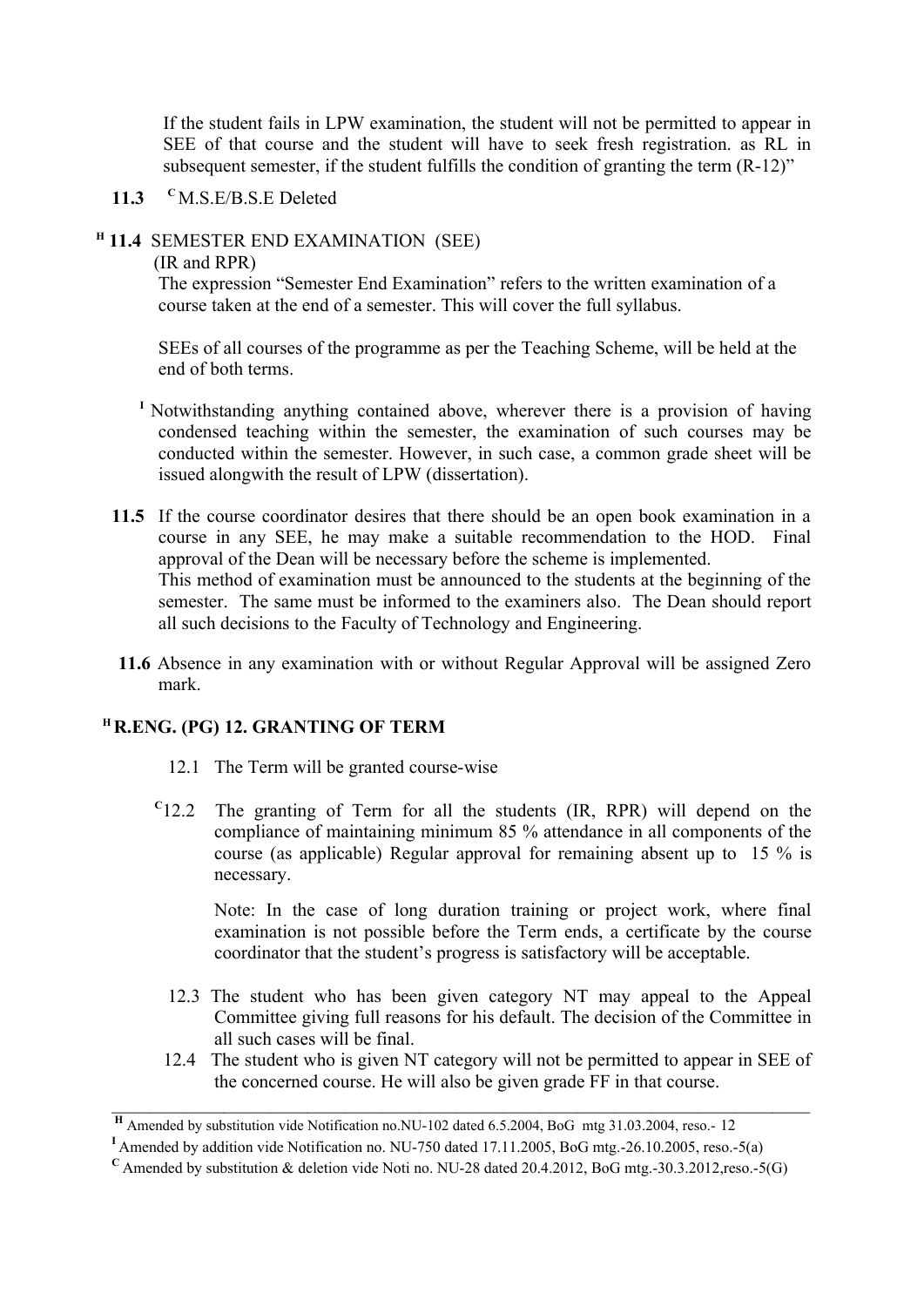# **R.ENG. (PG) 13. GRADES IN EXAMINATIONS**

## 13.1 <sup>C</sup>CE and LPW EXAMINATIONS

Grades for the **<sup>C</sup>**CE and LPW examinations will be given on the basis of the percentage marks obtained by the student in the respective examinations.

Table 2(a) shall be referred for converting percentage marks into corresponding Grades (G) for all examinations except **<sup>C</sup>**CE and Table 2 (b) for **<sup>C</sup>**CE.

| Table 2(a)          |                      | Table 2(b)       |                   |
|---------------------|----------------------|------------------|-------------------|
| All exams except CE |                      | <b>FOR CE</b>    |                   |
| $%$ marks           | Grade                | $%$ marks        | Grade             |
| 90 and above        | $A+$                 | 90 and above     | $A+$              |
| 80-89               | A                    | 80-89            | A                 |
| 70-79               | $B+$                 | 70-79            | $B+$              |
| 60-69               | B                    | 60-69            | B                 |
| 50-59               | $C+$                 | 50-59            | $C+$              |
| Less than 50        | ${}^{\mathrm{c}}$ IF | $x_{45-49}$      | C                 |
|                     |                      | $X$ Less than 45 | $\mathrm{^{C}IF}$ |

## **13.2** GRADE IN SEE

**X** In the normal course, a student (IR, RPR) and category GT will appear for SEE after his CE and LPW examination, in the same semester. Grade for the performance in SEE will be given on the basis of the percentage marks obtained by the student. Table 2(a) shall be referred to for converting percentage marks into corresponding grades (G) except that for categories - (i) and (ii) given below, grade IF will be given:

| Performance  | Grade |
|--------------|-------|
| Fail         |       |
| (ii) Absence |       |

**<sup>X</sup>** Notwithstanding anything contained in terms of giving 'IF' grade as shown in (ii) in the table above, the Director of Institute will scrutinize the genuineness about remaining absence in Semester End Examination through Appeal Committee and if the Director, after said scrutiny, decides to show 'Ab' instead 'IF' in (ii) of above table then in the grade sheet, instead of 'IF', 'Ab(S)' shall be mentioned in such cases only.

## **13.3** GRADE IF IN SEE

The student who obtains grade IF in SEE will have to seek RER registration in order to appear again in subsequent SEE. He will then be allowed to appear in Three consecutively available subsequent SEE/s of the concerned course. The criteria for giving grades in these examinations will be the same as given in R. 13.2. However, grade IF in the final attempt will be converted into grade FF.

**<sup>H</sup>**Amended by substitution vide Notification no. NU-102 dated 6.5.2004, BoG mtg.-31..3.2005, reso.-12

**<sup>J</sup>**Amended by deletion vide Notification no. NU-77 dated 19.4.2006, BoG mtg.-31.3.2006, reso.-3(b)

**K** Amended vide addition vide Notification no. NU-1345 dated 03.11.2006, BoG mtg.-13.10.06, reso.no. 5(b)

**<sup>C</sup>**Amended by substitution vide Notification no. NU-28 dated 20.4.2012, BoG mtg.-30.3.2012,reso.-5(G)

**K-1** Added vide noti. No. NU-261 dated 11.05.2016, BoG mtg.-16.04.16, reso. No. 3(B)

**<sup>X</sup>** Amended by substitution vide noti. No. NU-082 dated 20.5.17, BG mtg.-18.4.17, reso.-4(D)(V)(a)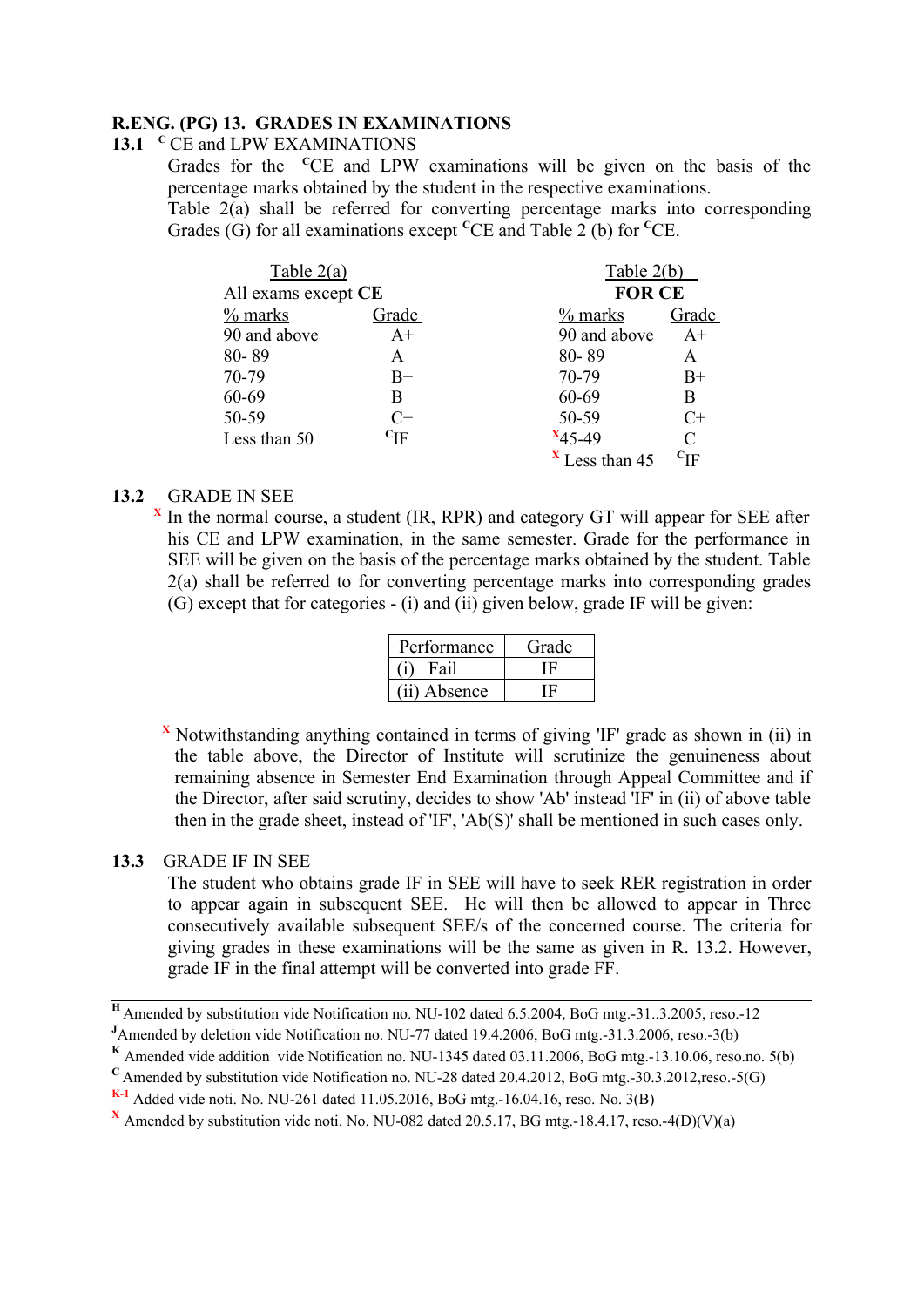## 13.4 COURSE GRADE

Course grade will be given only when the student passes all component examinations.

Marks of SEE, <sup>C</sup>CE and LPW examinations (as applicable) shall first be aggregated on the basis of the component / *inter se* weights given in the Teaching Scheme. After the aggregate marks of the entire group are so calculated, the performance of each student in the course as a whole will be assigned a grade based on his aggregate percentage viewed in relation to the overall performance of the group.

In giving relative grades, the number and designation of various grades (G) shall be kept the same as shown in Table 2(a).  $k$ The Course coordinator or <sup>L</sup>Head of Department or Head of Institute will decide the cut off percentages of relative grading subject to the guidelines prescribed by the Academic Council.

The Transcript will show only the Course Grade and not the Component Grades.

**13.5** The provisions of R. 13.3 are subject to the maximum permissible duration to pass courses of first two semesters and the entire Programme given in R.17.

# **R.ENG. (PG) 14. INTERPRETATION OF GRADES**

- (a) Grade A+ should be given with great care and discretion. Normally it should be reserved for a very distinguished performance, with respect to both marks and quality of output.
- (b)  $C$  Grade C+ is the minimum for passing. A student getting grade C in CE can improve his performance (at his option) by repeating CE in subsequent semester. Better of the grades obtained in the two examinations will be considered.

 $HAC$  (c) Grade FF –

- (i) If this grade is given because of  ${}^{\text{c}}$  NT (R.12), the student will have to seek **<sup>C</sup>**RS registration respectively for repeat study of the course.
- (ii) If the grade FF is given due to failure in the final admissible attempt in SEE, the student will have to seek RS registration for repeat study.
- (d) **<sup>C</sup>**Grade IF This is an interim fail grade CE,LPW and SEE/SPE as under.

| Performance                         | Grade |
|-------------------------------------|-------|
| Fail in CE                          | IF(C) |
| Fail in LPW                         | IF(L) |
| Fail in SEE/SPE                     | IF(S) |
| <sup>x</sup> Fail in Overall Course | IF(O) |

**<sup>H</sup>**Amended by substitution vide Notification no. NU-102 dated 6.5.2004, BoG mtg.-31..3.2005, reso.-12

**K** Amended by substitution vide Notification no. NU-1345 dated 3.11.2006, BoG mtg.-13.10.06, reso.no. 5(b)

**L** Amended by addition vide Notification no. NU-75 dated 16.06.2008, under section 19(3)

 $\rm{c}$  Amended by substitution vide Notification no. NU-28 dated 20.4.2012, BoG mtg.-30.3.2012,reso.-5(G)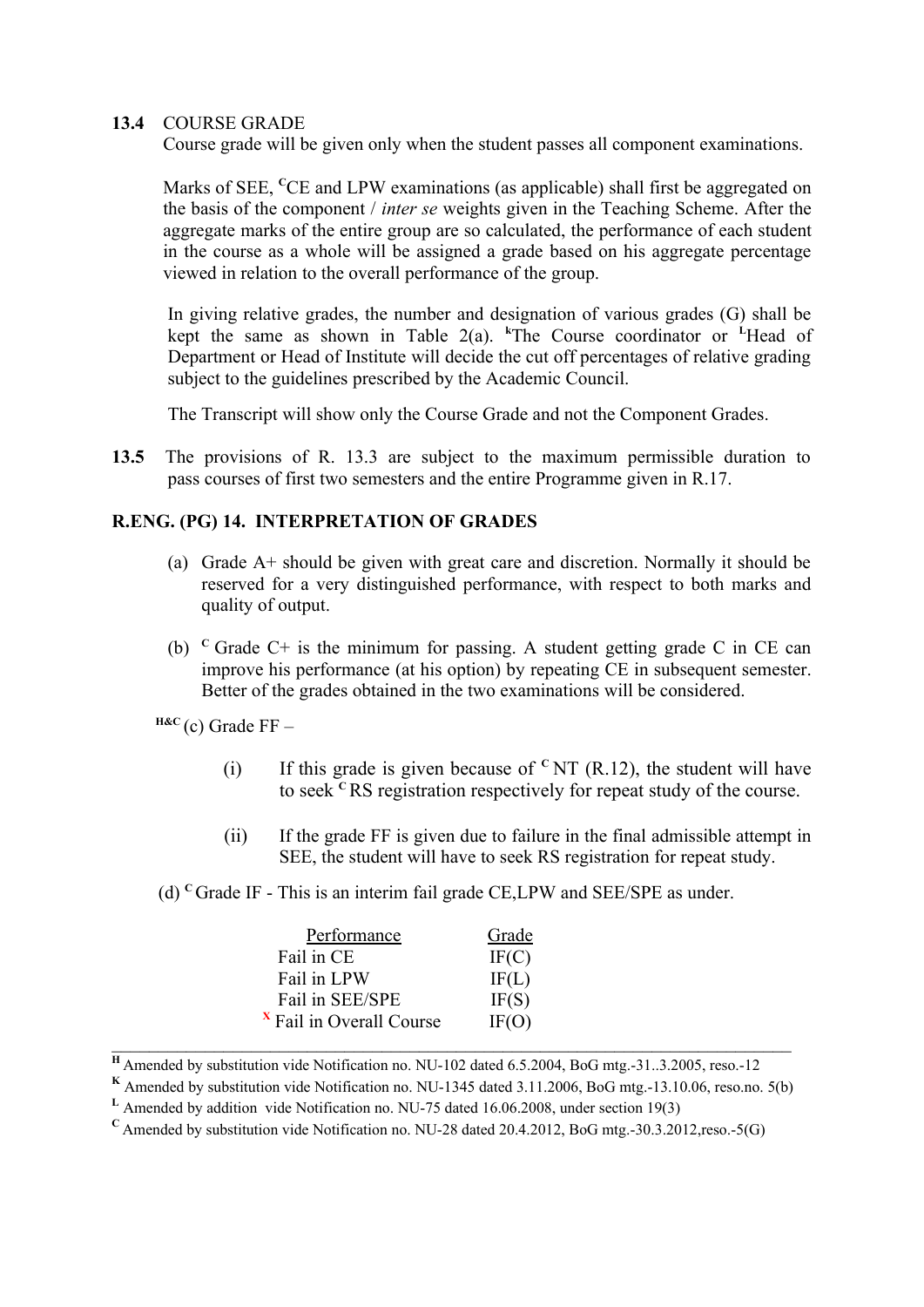Note: If a student getting IF(O) in a course, then he/she can improve his/her performance by repeating CE (all components of CE) of the course in the subsequent semester depending upon his/her choice. In such case, he/she will also reappear in SEE.

## **R.ENG. (PG) 15. PASSING STANDARDS**

## **15.1** PASSING A COMPONENT

 The standards of passing a component / course / Programme are given below. (Min C+ means grade C+ or a better grade)

| $\rm ^{c}COMPORT$ -- Min C in each component examination i.e CE, LPW and SEE/SPE |
|----------------------------------------------------------------------------------|
| -- Min $C$ + (in case of grade C, refer regulation for Gracing)                  |
|                                                                                  |
|                                                                                  |
|                                                                                  |
|                                                                                  |

## **15.2** GRACING

A student not satisfying condition given in R 15.1 for passing a given course will be deemed to have been "Graced for passing" the course if  $\overline{C}$  the student fulfils the following two conditions :

- (i) Grade C in **<sup>C</sup>**CE
- (ii) Min  $C+$  in LPW and SEE/SPE (as applicable) and Min  $C+$  in a course A student will be allowed a total of only two Gracing in the entire programme.
- <sup>H</sup> No special mention about Gracing will be made in the Transcript. No Gracing will be allowed in Major Project (Thesis).
- **15.3** PROGRAMME-Total credits of all credit courses of Programme with CPI min 6.0
- **15.4** FAILURE Student not satisfying these criteria of Passing / Gracing / will be considered as having Failed in the Examination / Component / Course / Programme.
- **15.5** The student who has once passed an examination will not be allowed to appear at it again.
- **15.6** Grades/marks obtained by the student in examinations passed by him will be carried forward as necessary.

## **R.ENG. (PG) 16. PERFORMANCE LEVELS**

**16.1** INDICES

 The performance level of the student in credit courses at different stages of his study is given by the following indices. All index values will be rounded off to the second place of decimal.

- PIC -- Performance index for the course
- PPI -- Progressive Performance Index
- SPI -- Semester Performance index
- CPI -- Cumulative Performance index

**<sup>H</sup>**Amended by substitution vide Notification no. NU-102 dated 6.5.2004, BoG mtg.-31..3.2005, reso.-12

**<sup>M</sup>**Amended by substitution vide Notification no. NU-114 dated 19.11.08, BoG mtg.-24.10.08, reso.-4(d)

 $\rm{c}$  Amended by substitution vide Notification no. NU-28 dated 20.4.2012, BoG mtg.-30.3.2012,reso.-5(G)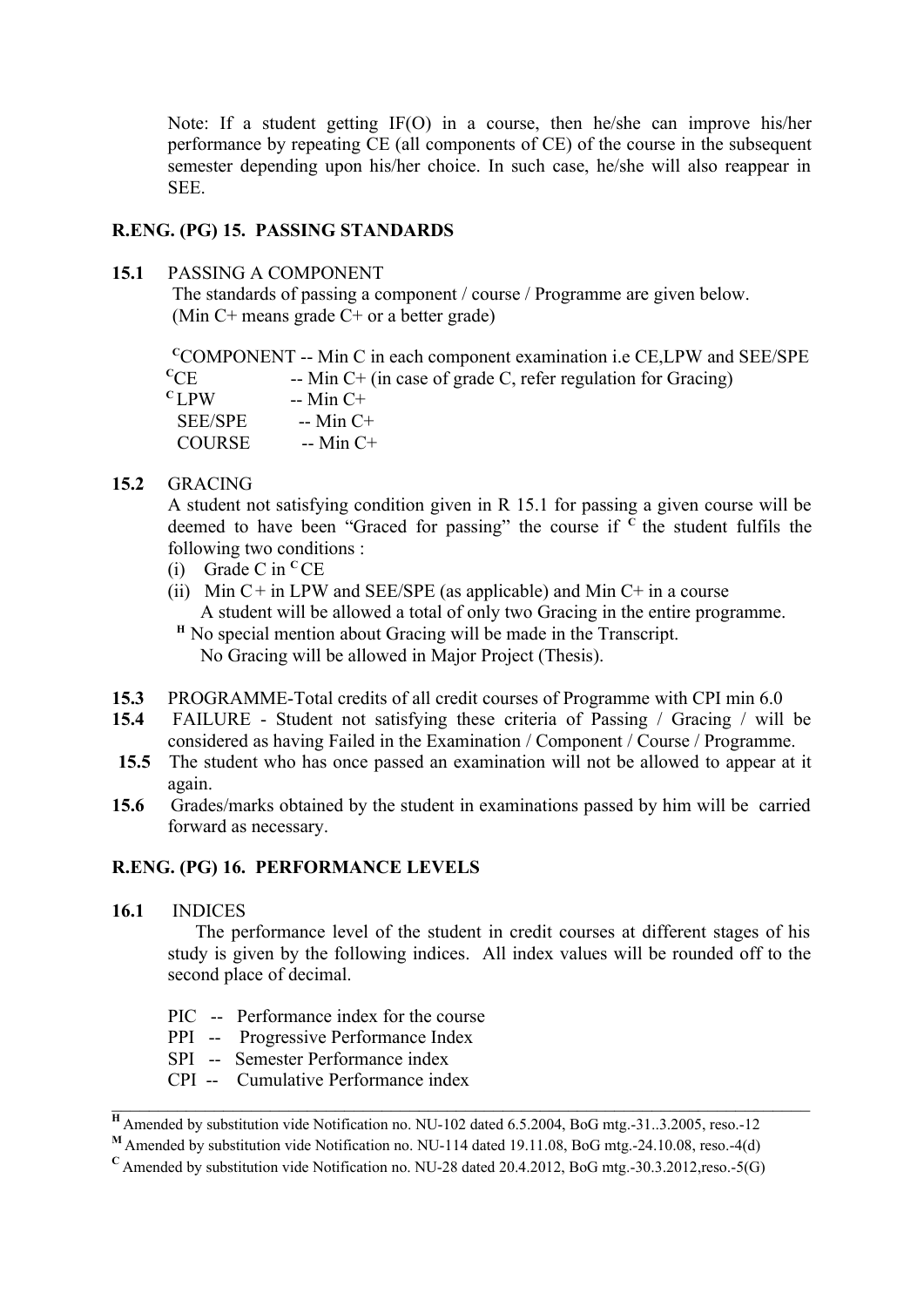- PIC -- Equivalent grade point (g) corresponding to the course grade  $(R. 10 \& 13.4)$
- PPI -- (Up to any stage under consideration)
- PPI -- (i1 c1 + i2 c2 + i3 c3 ......) / (sum of credits of all courses registered up to that stage) where:

i1, i2, i3.… are PIC values of CREDIT COURSES passed and c1, c2, c3….. are the credit values of the respective courses.

SPI -- This index is similar to PPI except that the stage to be considered is the

end of a semester.

 CPI -- This index refers to the entire programme. It is calculated when the student passes the programme. The method of calculation is the same as for PPI or SPI but the summation is for the courses of all semesters of the programme.

## **M 16.2 <sup>M</sup>** CLASS AND PERCENTAGE (%) MARKS

In case an equivalence between CPI values and Class / % marks is desired, the same can be obtained as given below:

% marks =  $(CPI - 0.5)^* 10$ Table  $-3$ 

| CPI Value               | Equivalent class         |
|-------------------------|--------------------------|
| $6.00 \text{ to } 6.49$ | Second                   |
| 6.50 to 7.49            | First                    |
| 7.5 and above           | First – with distinction |

# **R.ENG. (PG) 17. CANCELLATION OF ADMISSION**

- **17.1** The admission in the Programme of the following categories of students is liable to be cancelled.
	- (i) Failure to pass all courses of Semester-I of the Programme within two years of admission to the Programme.
	- (ii) Failure to pass all courses of Semester-II of the Programme within two and a half years of admission to the Programme.
- **N** (iii) Failure to earn requisite number of credits to pass the entire programme within three years of admission to the programme, <sup>N</sup>except Split System Programme, where the duration will be four years instead of three years.

<sup>o</sup> The student, whose admission is so cancelled, can appeal to the Appeal Committee. The Committee may grant an extension only upto one additional semester for one of the categories falling under 17.1 (i), (ii) or (iii) for clearing the courses in deserving cases, provided the student gives a viable assurance to make up the shortfall within that period.

**<sup>P</sup>**Notwithstanding anything contained above, the President may consider the cases of such students falling under category (i), (ii)  $\&$  (iii), if the student has cleared all the courses and have earned the requisite number of credits except one course, on an appeal filed. The President will consider such appeal on the recommendation of the appeal committee prescribed under the regulations for the purpose and after considering the genuineness of the case may give one additional attempt to the student concerned to clear the remaining course.

**17.2** The student who satisfies R. 17.1 (i) and (ii) but who is unable to satisfy R.17.1 (iii) only because of delay in completing the Thesis work may apply, giving full reasons, to the HOD for an extension to submit his Thesis. The HOD may recommend to the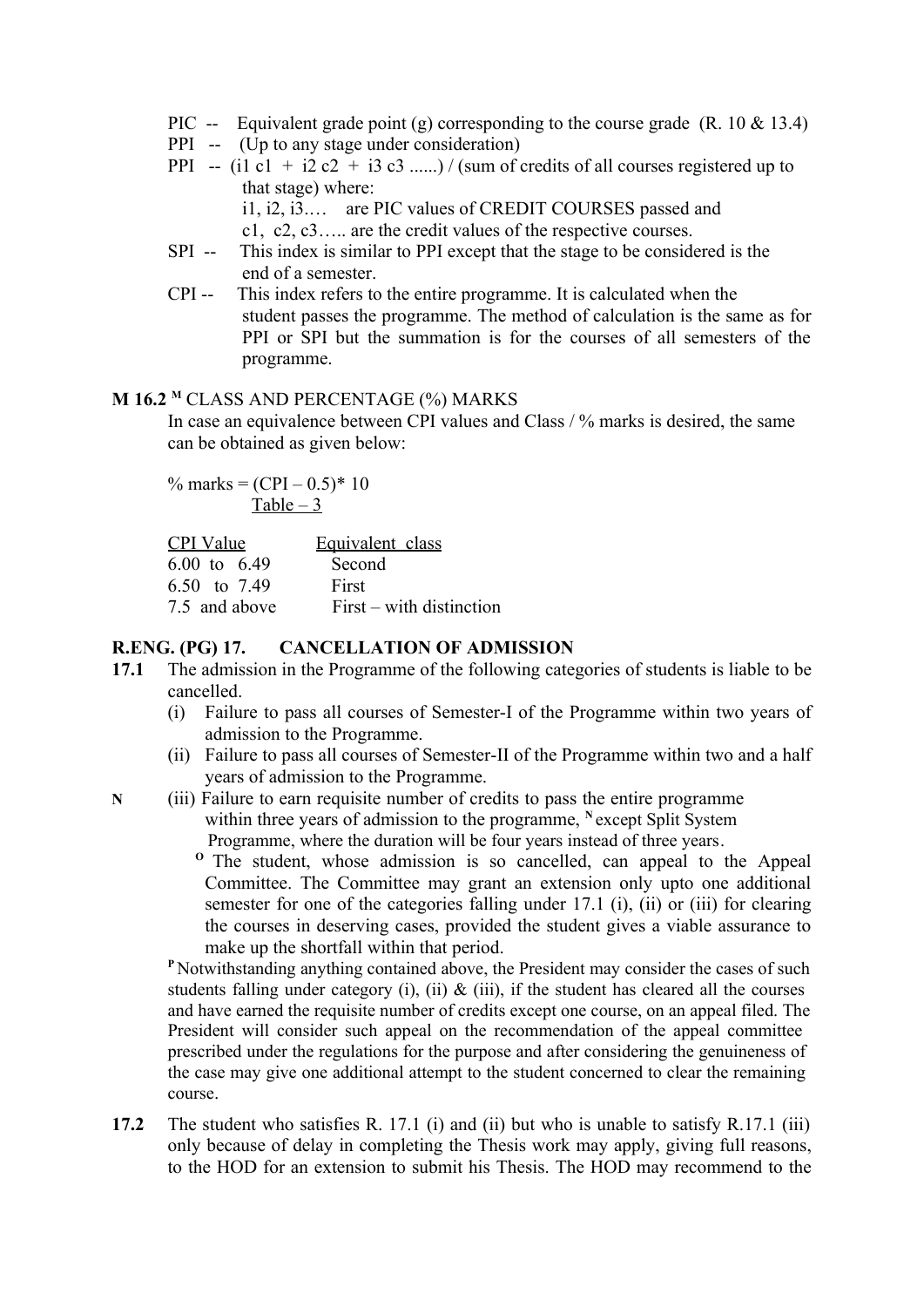Appeal Committee to grant an extension of up to two years in addition to the limit specified R. 17.1 (c). The decision of the Appeal Committee in the case will be final.

**17.3** If a student avails of the benefit of R. 17.2, and he passes the Programme, his Grade for passing the Programme will be pegged at C+ and CPI at 6.0.

### **R.ENG. (PG) 18. EXAMINERS**

 All continuous assessments will be carried out by the faculty concerned. All other assessments / examinations will be carried out by a panel of at least two examiners. The extent of associating external experts with the examinations, selection and appointment of all examiners will be decided by the Dean in consultation with a committee appointed for this purpose.

## **R.ENG. (PG) 19. SUPPLEMENTARY COURSES**

The courses of this category are basically bridge courses to bring students of different universities to a common level in certain areas of basic importance to the Programme, e.g. familiarity with C, C+ and Autocode, elementary finite element analysis, etc.

The Dean of the Faculty of Technology & Engineering is empowered to decide these courses, their curriculum, teaching and examination schemes, passing standards and such other matters as may be necessary for efficient conduct of the courses.

Till the time regular structure for the courses like NCC/NSS is evolved, the same may be kept in abeyance

## **DISCLAIMER**

This regulations are the content of the original notifications issued in pursuance to the Board of Governors meetings and hence, in any dispute or doubt under this document will be verified with the original notification and the same would be final.

**<sup>O</sup>** Amended by addition vide Notification no. NU-101 dated 13.4.2007, BoG mtg.-31.3.2007, reso.-3(d)

**<sup>N</sup>** Amended by addition vide Notification No. NU-1864A dated 08.11.2007, BoG mtg.-30.10.07, reso. No.5(a)

**<sup>P</sup>** Amended by addition & then substitution vide Notification No. NU-1864A dated 08.11.2007, BoG mtg.-30.10.07, reso. No.5(a) & then, Notification No. NU-125 dated 14.10.13, BoG mtg.-28.09.13, reso. No. 5(b)